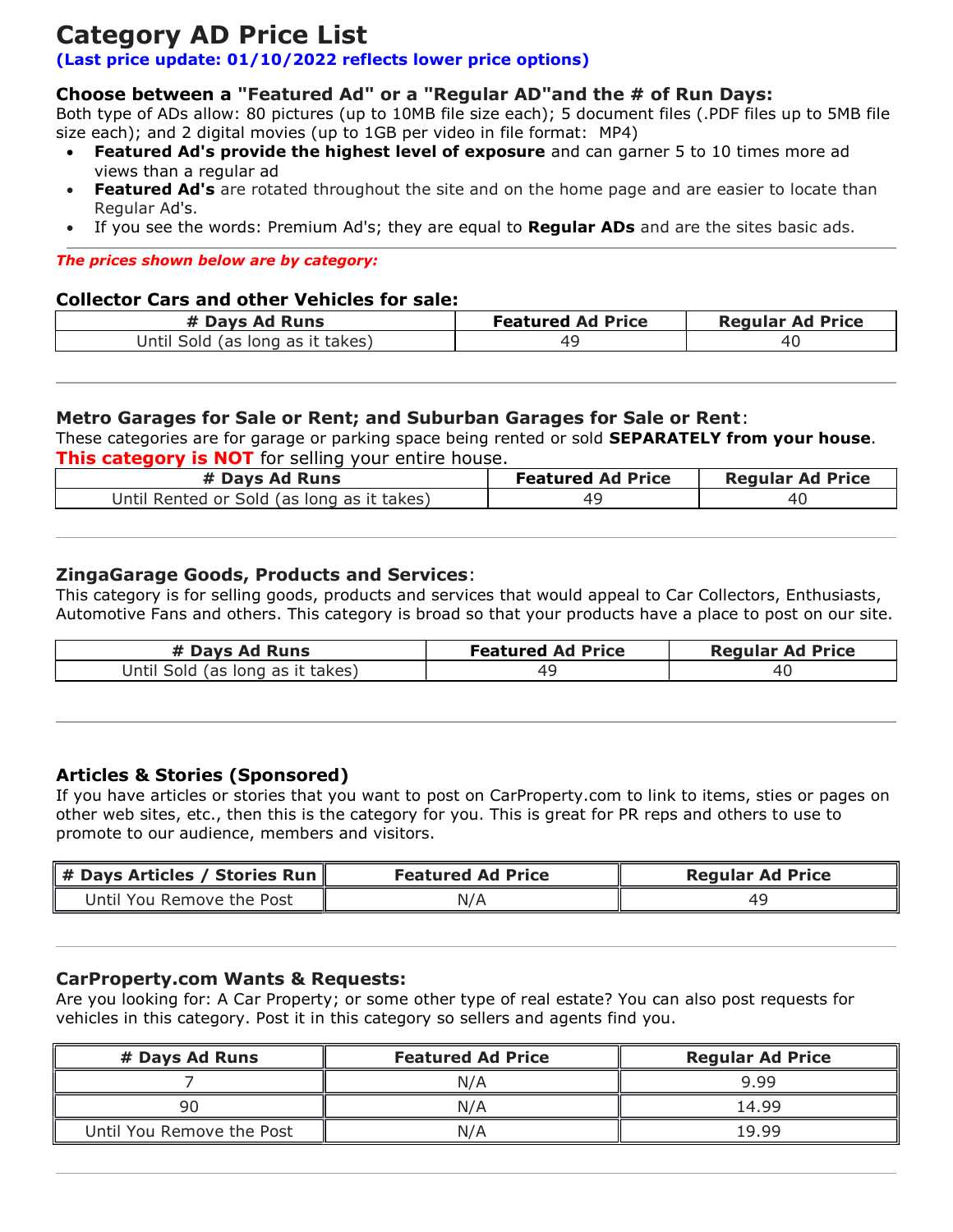## Appraisers - of Car Property Real Estate:

This is category is for you to advertise your services to help people get accurate appraisals on their properties with big garages. Your ad will be able to be found by your location with the Map Search tool on the site and through other types of searches.

| # Days Ad Runs                                                 | <b>Featured AD Price</b> | <b>Regular Ad Price</b> |
|----------------------------------------------------------------|--------------------------|-------------------------|
| 365(1)<br>year)                                                | 125                      | 100                     |
| 730 (2 years)                                                  | 240                      | 160                     |
| 1095 (3 years)                                                 | 300                      | 250                     |
| $\overline{\phantom{a}}$ . The set of $\overline{\phantom{a}}$ | .                        | _ _  _ _ _<br>____      |

To place an ad Login to Your Account or use the Easy Order Ad Form. Have questions? Call 307-459-1895 or email cust.serv@carproperty.com

#### Garage Showcase:

This category is for people who want to share and show their awesome garage, but you cannot post that your property is for sale or rent in this category. This category is only for you to post cool pictures and information about your awesome Car Property to share with people for fun! Posting your Garage here helps to keep CarProperty.com in business for car enthusiasts and collectors worldwide. Your contribution is highly appreciated.

| # Days Showcase Runs      | <b>Featured Ad Price</b> | <b>Regular Ad Price</b> |
|---------------------------|--------------------------|-------------------------|
| Jntil You Remove the Post | N/A                      | -40                     |

## Turbo Boost for your Ads:

These are things you can add and make your AD more visible or "sticky" so that you get more views and responses to your AD.

| # Days the Turbo Boosts Run                                                                                 | <b>Bold Title*</b><br><b>Price</b> | <b>Turbo Boost to</b><br><b>Top of All Lists</b> | <b>Email Newsletter AD Price</b>                                                                                                                                               |
|-------------------------------------------------------------------------------------------------------------|------------------------------------|--------------------------------------------------|--------------------------------------------------------------------------------------------------------------------------------------------------------------------------------|
| 30                                                                                                          | 15                                 | 99                                               |                                                                                                                                                                                |
| 90                                                                                                          | 30                                 | n/a                                              |                                                                                                                                                                                |
| Until Sold                                                                                                  | 65                                 | n/a                                              |                                                                                                                                                                                |
|                                                                                                             |                                    | # of Days for<br><b>Email Ads.</b>               | This is prominent placement in<br>our regularly run email<br>newsletters to our subscribers.<br>This will be shared content with<br>other information in these<br>newsletters. |
|                                                                                                             |                                    | 30                                               | 149                                                                                                                                                                            |
|                                                                                                             |                                    | 60                                               | 298                                                                                                                                                                            |
|                                                                                                             |                                    | 90                                               | 447                                                                                                                                                                            |
|                                                                                                             |                                    | 120                                              | 596                                                                                                                                                                            |
|                                                                                                             |                                    | 150                                              | 745                                                                                                                                                                            |
|                                                                                                             |                                    | 180                                              | 894                                                                                                                                                                            |
|                                                                                                             |                                    |                                                  |                                                                                                                                                                                |
| <b>Dedicated Email Blasts that</b><br>feature just your property go out to<br>our entire subscription list. |                                    |                                                  | Contact us for details:<br>Cust.Serv@CarProperty.com<br>Text: 307-459-1895                                                                                                     |

To place an ad Login to Your Account or use the Easy Order Ad Form. Call 307-459-1895 or email cust.serv@carproperty.com